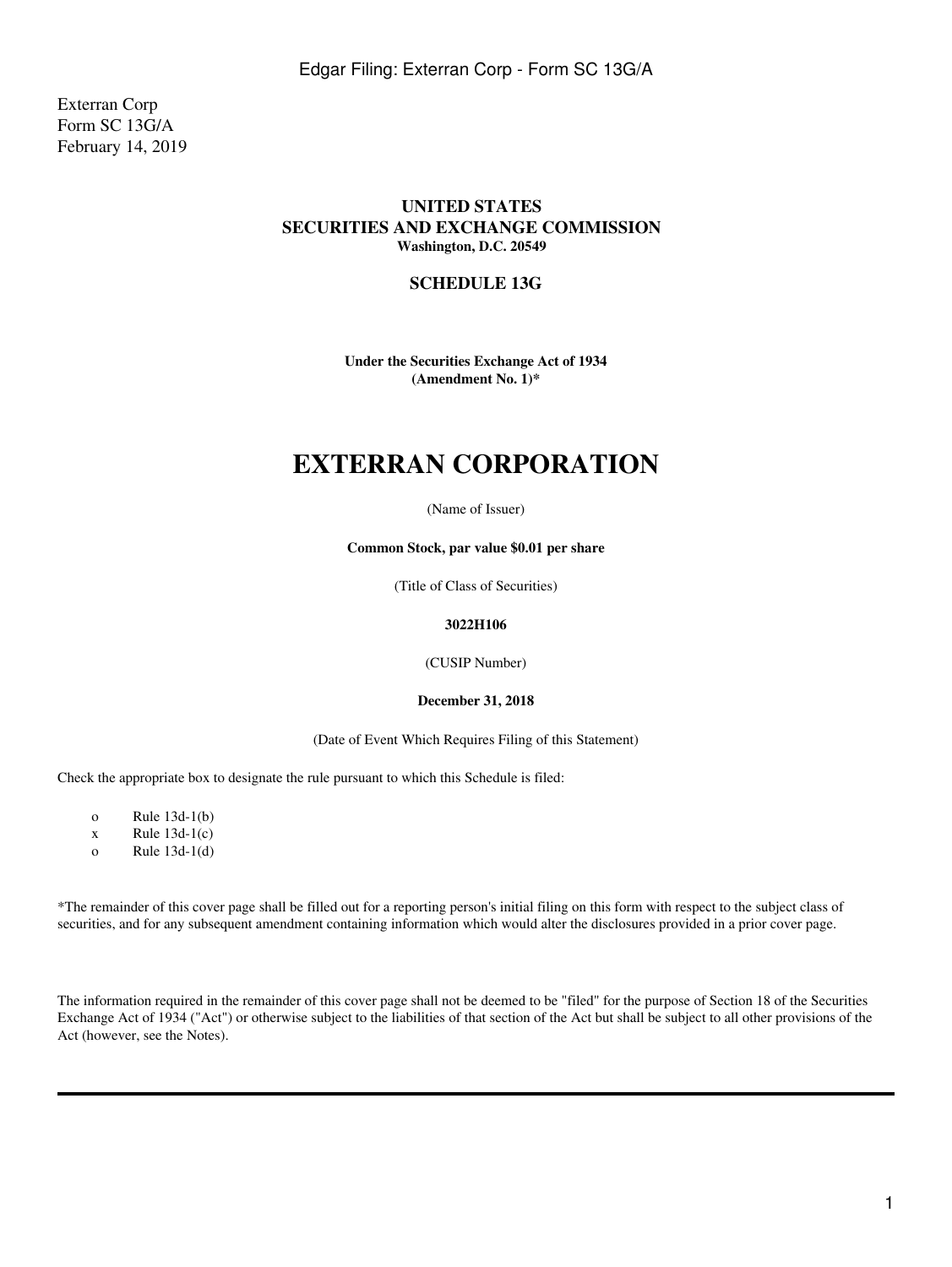# Edgar Filing: Exterran Corp - Form SC 13G/A

### CUSIP No. 30227H106

| 1              | Names of Reporting Persons<br>MTP Energy Fund Ltd                                     |              |                            |  |
|----------------|---------------------------------------------------------------------------------------|--------------|----------------------------|--|
| 2              | Check the Appropriate Box if a Member of a Group (See Instructions)                   |              |                            |  |
|                | (a)                                                                                   | $\mathbf{o}$ |                            |  |
|                | (b)                                                                                   | X            |                            |  |
| 3              | SEC Use Only                                                                          |              |                            |  |
| $\overline{4}$ | Citizenship or Place of Organization<br>Cayman Islands                                |              |                            |  |
|                | 5                                                                                     |              | Sole Voting Power          |  |
| Number of      |                                                                                       |              |                            |  |
| <b>Shares</b>  | 6                                                                                     |              | <b>Shared Voting Power</b> |  |
| Beneficially   |                                                                                       |              | 1,976,557                  |  |
| Owned by       |                                                                                       |              |                            |  |
| Each           | 7                                                                                     |              | Sole Dispositive Power     |  |
| Reporting      |                                                                                       |              |                            |  |
| Person With:   |                                                                                       |              |                            |  |
|                | 8                                                                                     |              | Shared Dispositive Power   |  |
|                |                                                                                       |              | 1,976,557                  |  |
| 9              | Aggregate Amount Beneficially Owned by Each Reporting Person<br>1,976,557             |              |                            |  |
| 10             | Check if the Aggregate Amount in Row (9) Excludes Certain Shares (See Instructions) o |              |                            |  |
| 11             | Percent of Class Represented by Amount in Row (9)<br>5.47%                            |              |                            |  |
| 12             | Type of Reporting Person (See Instructions)<br>00                                     |              |                            |  |
|                |                                                                                       |              |                            |  |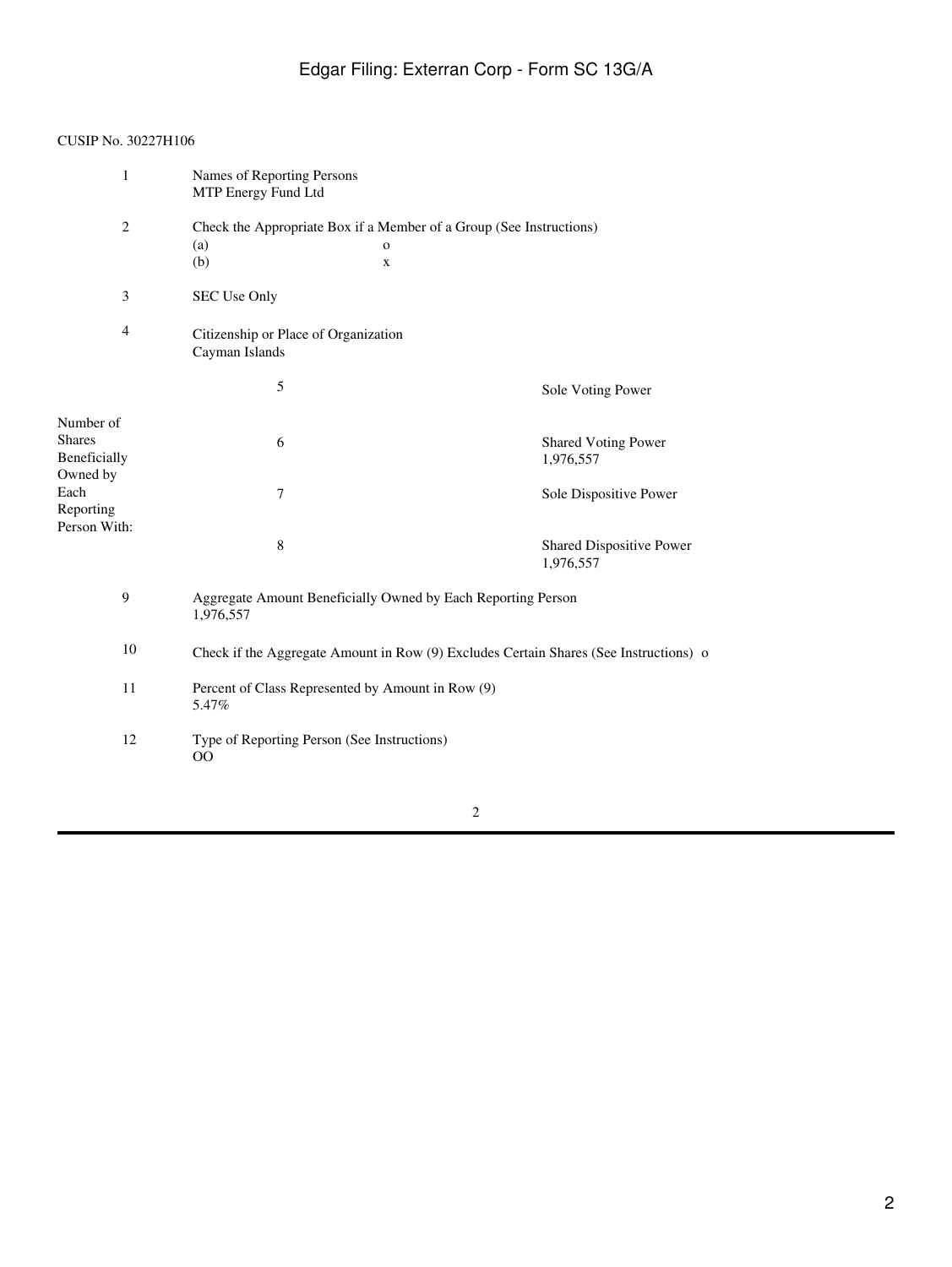### **SCHEDULE 13G**

| Item $1(a)$<br>Item $1(b)$ | Name of Issuer.<br>Exterran Corporation (the Issuer)<br>Address of Issuer s Principal Executive Offices.<br>4444 Brittmoore Road |
|----------------------------|----------------------------------------------------------------------------------------------------------------------------------|
|                            | Houston, Texas 77041                                                                                                             |
| Item $2(a)$<br>Item $2(b)$ | Name of Person Filing.<br>MTP Energy Fund Ltd<br>Address of Principal Business Office.<br>1603 Orrington Avenue, Suite 1300      |
|                            | Evanston, Illinois, 60201                                                                                                        |
| Item $2(c)$                | Place of Organization.<br>Cayman Islands exempted company                                                                        |
| Item $2(d)$                | Title of Class of Securities.<br>Common Stock, par value \$0.01 per share (the Shares)                                           |
| Item $2(e)$                | CUSIP Number.<br>30227H106                                                                                                       |
| Item 3                     | <b>Reporting Person.</b><br>Not Applicable                                                                                       |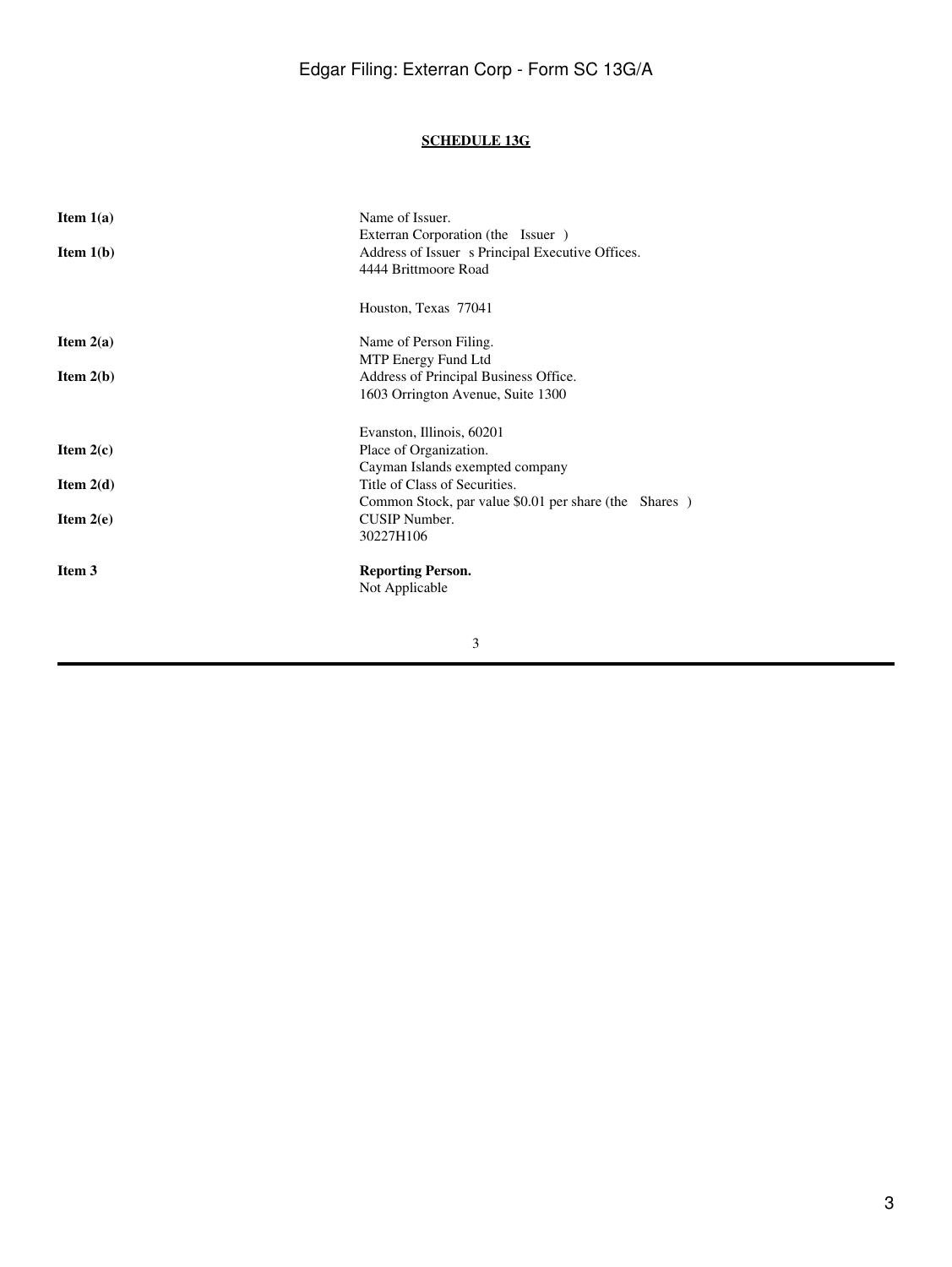## Edgar Filing: Exterran Corp - Form SC 13G/A

| Item 4<br>Item $4(a)$ | Ownership. | Amount beneficially owned:                                                                                                                                                                                                                                                                                                                                                                                          |                                                                      |
|-----------------------|------------|---------------------------------------------------------------------------------------------------------------------------------------------------------------------------------------------------------------------------------------------------------------------------------------------------------------------------------------------------------------------------------------------------------------------|----------------------------------------------------------------------|
| <b>Item 4(b)</b>      |            | As of December 31, 2018, MTP Energy Fund Ltd held 1,976,557 Shares.<br>Percent of class:                                                                                                                                                                                                                                                                                                                            |                                                                      |
| Item $4(c)$           |            | As of December 31, 2018, MTP Energy Fund was deemed to be the beneficial owner constituting<br>approximately 5.47% of the total number of Shares outstanding (based upon the information<br>provided by the Issuer in its most recently filed registration statement on Form 10-Q, there were<br>approximately 36,153,310 Shares outstanding as of November 6, 2018).<br>Number of shares of which such person has: |                                                                      |
|                       |            | MTP Energy Fund Ltd:<br>(i)                                                                                                                                                                                                                                                                                                                                                                                         | Sole power to vote or to direct the vote:                            |
|                       |            | (ii)                                                                                                                                                                                                                                                                                                                                                                                                                | $\Omega$<br>Shared power to vote or to direct the vote:              |
|                       |            | (iii)                                                                                                                                                                                                                                                                                                                                                                                                               | 1,976,557<br>Sole power to dispose or to direct the disposition of:  |
|                       |            | (iv)                                                                                                                                                                                                                                                                                                                                                                                                                | $\Omega$<br>Shared power to dispose or to direct the disposition of: |
|                       |            |                                                                                                                                                                                                                                                                                                                                                                                                                     | 1,976,557                                                            |

### **Item 5 Ownership of Five Percent or Less of a Class.**

If this statement is being filed to report the fact that as of the date hereof the reporting person has ceased to be the beneficial owner of more than 5 percent of the class of securities, check the following o.

| Item 6        | Ownership of More than Five Percent on Behalf of Another Person.<br>Not applicable                                                                           |
|---------------|--------------------------------------------------------------------------------------------------------------------------------------------------------------|
| Item 7        | Identification and Classification of the Subsidiary Which Acquired the Security Being Reported on By the Parent<br><b>Holding Company.</b><br>Not Applicable |
| Item 8        | <b>Identification and Classification of Members of the Group.</b><br>Not Applicable                                                                          |
| <b>Item 9</b> | <b>Notice of Dissolution of Group.</b><br>Not Applicable                                                                                                     |